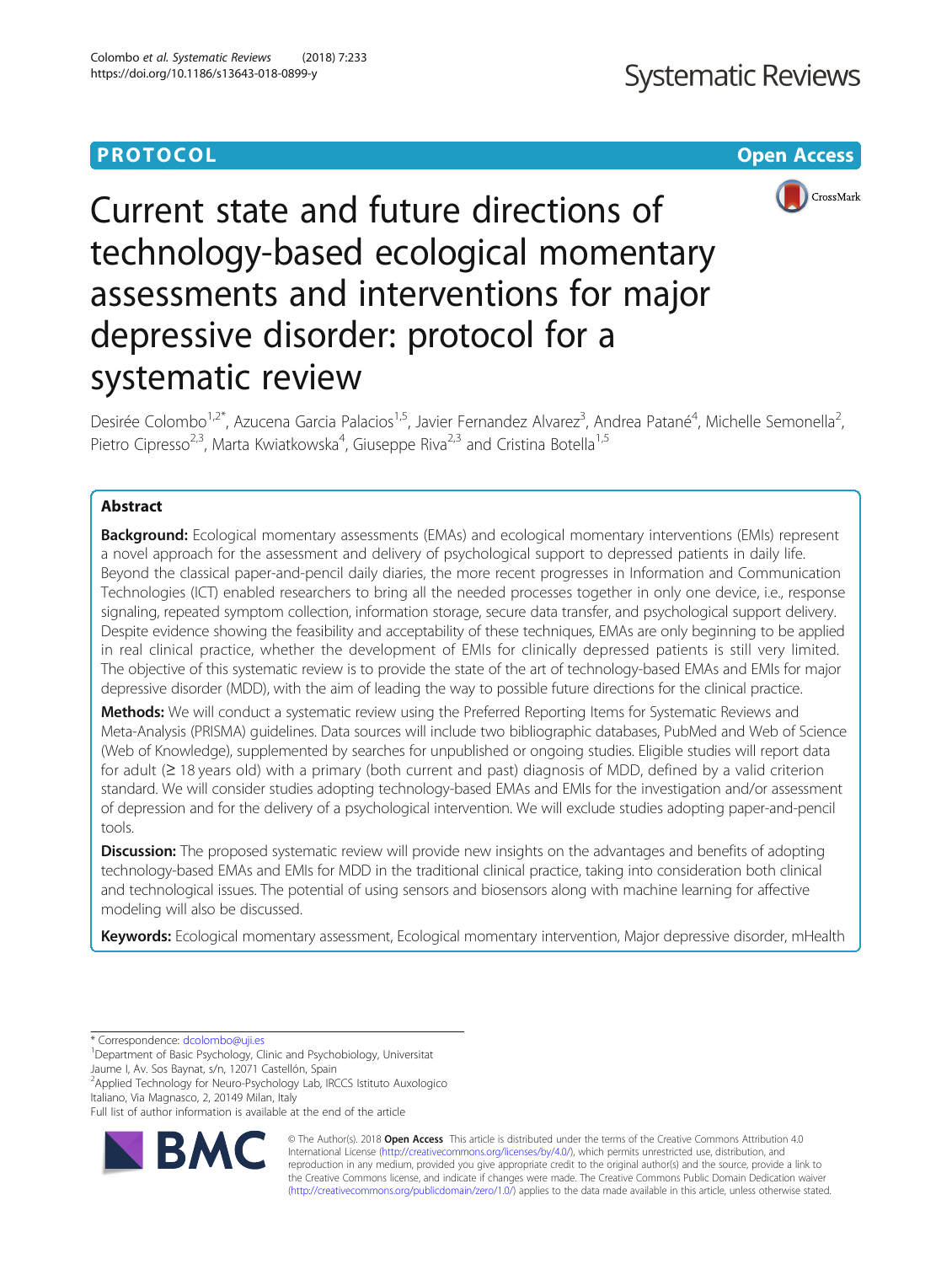## Background

### Rationale

Major depressive disorder (MDD) is one of the leading causes of disease and disability in the world, affecting approximately the 4.4% of the general population [\[1](#page-5-0)]. Other than impairing daily functioning [[2\]](#page-5-0) and quality of life [[3](#page-5-0)], convergent evidence indicates that depression is often associated with high rates of non-recovery, recurrence, and comorbidity [[4,](#page-5-0) [5](#page-5-0)]. Only in the USA, the economic burden associated with depression was estimated at \$83.1 billion in 2000, at \$173.2 billion in 2005, and at \$210.5 billion in 2010 [\[6](#page-5-0)]. These incremental costs represent an important public health issue, posing the clinical field with the challenge of developing new efficacious ways to assess and deliver psychological support to depressed people. In that sense, Information and Communication Technologies (ICTs) have the potential to improve traditional clinical tools, as we will discuss in the following paragraphs.

## Technology-based ecological momentary assessments for depression

In clinical practice, symptom assessment mainly relies on the use of retrospective questionnaires and self-reports [[7](#page-5-0)]. On the one hand, a growing number of studies pointed out the existence of multiple factors affecting mood recall [[8\]](#page-5-0) and, especially in depressed patients, the presence of a general recall bias [\[9](#page-5-0), [10\]](#page-5-0), like increased elaboration of negative details, difficulties in disengaging from negative material, and greater recall of negative rather than positive events [\[11,](#page-5-0) [12\]](#page-5-0). On the other hand, symptom fluctuations over time or even across one single day [\[13,](#page-5-0) [14](#page-5-0)] may lower the accuracy and reliability of traditional assessments, thus suggesting the importance of capturing symptom dynamics with higher precision [[15](#page-5-0), [16](#page-5-0)].

In the last decade, ecological momentary assessments (EMAs) received increasing interest and attention. According to Csikszentmihalyi, EMAs represent "an attempt to provide a valid instrument to describe variations in self reports of mental processes" and allow therefore to investigate affect, thoughts, behaviors, and symptom fluctuations over time and, importantly, during the flow of daily experience [\[7,](#page-5-0) [15,](#page-5-0) [17](#page-5-0), [18](#page-5-0)]. Beyond the first studies adopting paper-and-pencil daily diaries [\[19\]](#page-5-0), the use of electronic tools enabled researchers to bring all the needed processes together in only one device (i.e., response signaling, symptom collection, information storage, immediate feedbacks, secure data transfer). Additionally, it is nowadays possible to "indirectly" collect passive data by means of device-embedded sensors or wearable biosensors and to combine this information with self-reports [\[20](#page-5-0)]. Accordingly, the hierarchical sensing model proposed by Mohr underlines the great revolution that sensors and biosensors can bring, allowing to collect raw sensor data that can be converted in "behavioral markers" [[21](#page-6-0)].

Furthermore, another potentiality relies in the application of machine learning algorithms. Patient-specific models can be automatically learnt that continuously estimate patients' affective state [[22](#page-6-0)]. Alternatively, predictive models that combine information from physiological and behavioral signals to estimate the patient's future mood, stress level, and self-reported health (as for one or few days in advance) can be automatically inferred from patients' data.

### Ecological momentary interventions for depression

Another challenge within the clinical field is the dissemination problem, highlighted by the great amount of people affected by mental disorders that are not receiving adequate treatments [[23](#page-6-0)]. Despite the effectiveness of traditional face-to-face treatments [\[24\]](#page-6-0), individual psychotherapy is not likely to be the solution for this large need [[25](#page-6-0)].

Similarly to EMAs, ecological momentary interventions (EMIs) are an innovative way to deliver psychological support on hand-held mobile technologies during everyday life [[26](#page-6-0)]. EMIs can be used either as stand-alone interventions or in association with other treatments [\[26\]](#page-6-0), and with or without the involvement of a real therapist [[27](#page-6-0)]. Thanks to the integration of self-reports with contextual and physiological data derived from embedded sensors or wearable biosensors, EMIs permit to develop context-aware systems and more personalized interventions [[28](#page-6-0)]. Implemented along with short-term (hours) or medium-term (days) data-driven predictive models of patients' mood, stress, or affective state, the continuous monitoring of data through sensors and biosensors could allow both for just-in-time interventions, and for intervention planning (medium-term) before the patient reaches a critical situation, eventually involving the therapist in the treatment loop.

### Previous systematic reviews

To our knowledge, no systematic review addressing the use of ecological momentary procedures by mean of electronic devices has been carried out.

Aan Het Rot et al. conducted a systematic review on the use of EMA techniques for the investigation of mood dysregulation [\[15\]](#page-5-0). Nevertheless, authors included studies with both MDD and bipolar disorder (BD) patients, and their main focus was on the obtained outcomes, but not on the method itself. In the same way, Ebner-Premier and colleagues conducted a systematic review on EMAs in the field of mood disorders and mood dysregulation, thus including MDD, BD, and borderline personality disorder (BPD) patients [[16\]](#page-5-0) to show how EMAs can better address research questions compared to laboratory or questionnaire studies. In both reviews, however, the adoption of technologies was not an inclusion criterion and most of the included studies were based on paper-and-pencil daily diaries. Regarding interventions, no systematic review has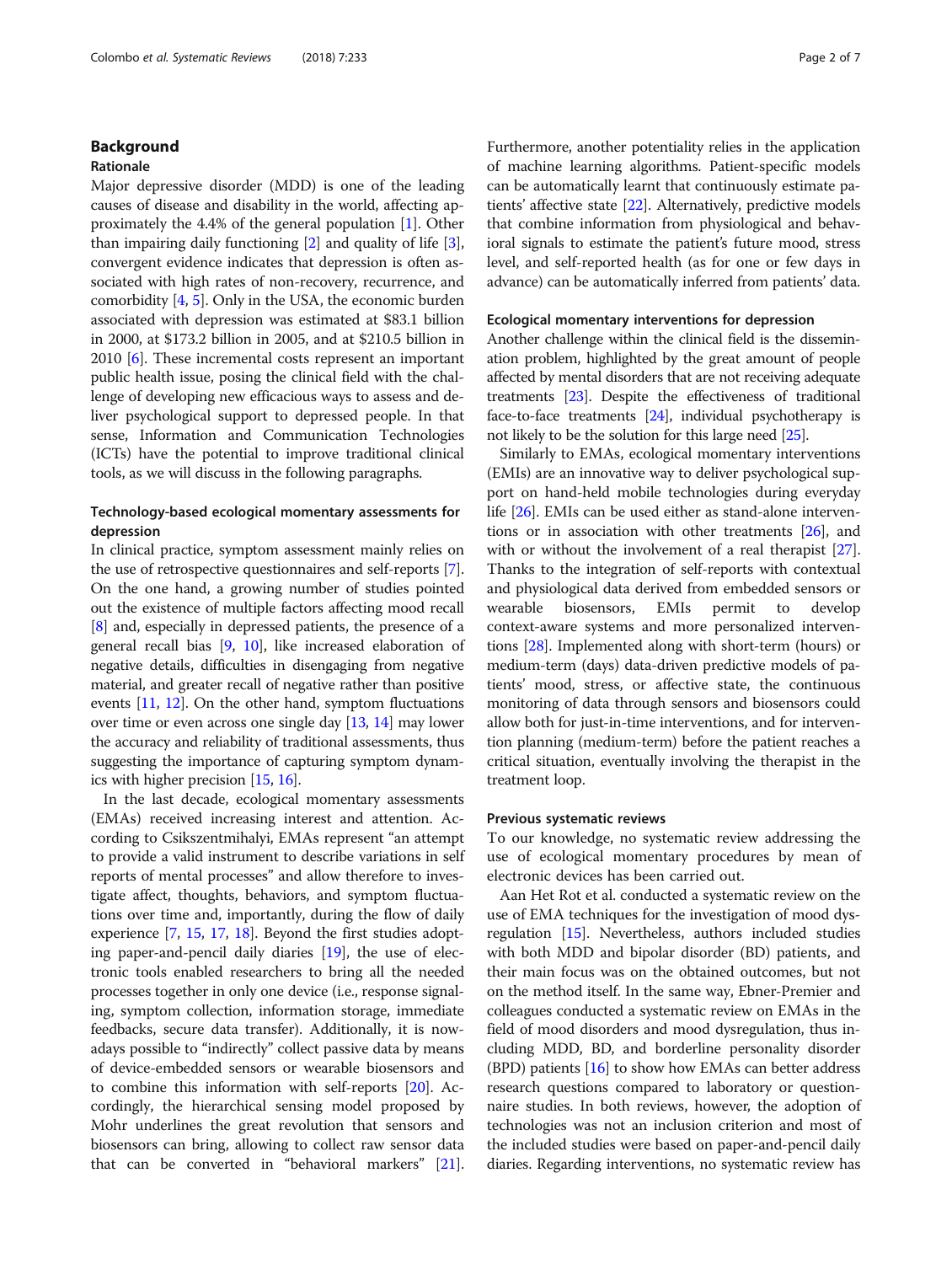been conducted on EMIs for clinically depressed patients. To date, we could retrieve only a brief review investigating the use of this type of interventions among all types of psychiatric patients [\[29](#page-6-0)].

In conclusion, this is the first systematic review that specifically focuses on MDD patients and that concurrently investigate, both from a clinical and technological point of view, the adoption of electronic tools, sensor and biosensors for the development of EMAs and EMIs.

### Objective

To date, EMAs have been already adopted to investigate various mental disorders [\[15](#page-5-0), [30](#page-6-0)–[32\]](#page-6-0). Similarly, some EMIs have been created for schizophrenia, bipolar disorder and depression [\[30](#page-6-0)]. Nevertheless, there is still a very huge gap between the clinical practice and the research field [\[33](#page-6-0)]: Despite evidence supporting its feasibility and utility [\[16](#page-5-0), [34](#page-6-0), [35](#page-6-0)], the use of EMAs in clinical settings is still very scant and the development of EMIs for depression still very limited. On the contrary, the clinical field could significantly benefit from them for different reasons: (1) To overcome the dissemination problem and develop new tools that could increase the number of reachable people, (2) to create novel assessments and interventions for MDD patients, giving much more importance to the ecological and momentary aspects, and increasing the precision of clinical assessments, (3) to develop more customized interventions, mainly thanks to the potential of machine learning techniques applied to data from sensors or biosensors.

The objective of this review is therefore to provide the state of the art of technology-based EMAs and EMIs for MDD, with the aim of leading the way to possible future directions for the clinical practice. To realize this, our review will explore the current literature on EMA and EMI for depression, with a detailed analysis of the technological aspects, clinical outcomes, advantages, and challenges.

The main exploratory research question of this systematic review will be the following:

 Which are the technological characteristics (devices, sensors, biosensors) and the clinical features and outcomes (fields of application, sampling schemas, compliance, dropout rates, results obtained) of the available EMAs and EMIs for depression?

In light of the obtained results, the discussion paragraph will aim at clarifying these two explorative points:

- How and why could the clinical practice benefit from the use of EMAs and EMIs?
- Building upon recent advances in machine learning for affective modeling and on the available examples of EMA and EMI studies adopting these techniques,

what are the current gaps and future developments of EMAs and EMIs that could be tackled thanks to the combined use of sensors and biosensors data in addition to self-reports?

### Methods

We will follow the Preferred Reporting Items for Systematic Reviews and Meta-Analysis (PRISMA) guidelines [[36](#page-6-0)]. The PRISMA-P checklist document shows this in more detail (see Additional file [1\)](#page-5-0).

## Eligibility criteria

To formulate research questions and facilitate literature search, the PICO framework has been followed [\[36](#page-6-0)].

## Participant characteristics (P)

We will include studies involving a sample of adults  $\geq$  18 years old and < 65 years old) with a primary (both current and past) diagnosis of MDD diagnosed using any recognized diagnostic criteria.

### Study characteristics (I)

We will include studies adopting an ecological momentary assessment by means of hand-held technologies (such as smartphones, personal digital assistants, or hand-held computers) for the collection of daily self-reports. The daily self-assessments can be composed of sets of free items or a standardized questionnaire (for instance, daily administration of the PHQ-9). We will not include EMAs that only rely on the collection of passive data from sensors and biosensors. Indeed, we think that self-reports play a key role within this approach, as objective observations do not always reflect the subjective experience of them [[37](#page-6-0)]. Accordingly, a proper clinical assessment should always consider also patients' subjective self-reports and experienced emotional states. However, we will include studies combining self-reports with data gathered from wearable biosensors or device-embedded sensors, and applying machine learning techniques to the acquired data, when available.

There are no restrictions in relation to context, such as geographical location, cultural factors, or language of the assessment/intervention.

We will include "momentary" interventions that are provided on a hand-held technology during patients' daily life and in specific moments of the day, i.e., according to patients' real-time needs. The included interventions can be either a stand-alone or adjunctive intervention. As for EMAs, we will also include EMIs collecting information from wearable biosensors or device-embedded sensors and applying machine learning techniques to the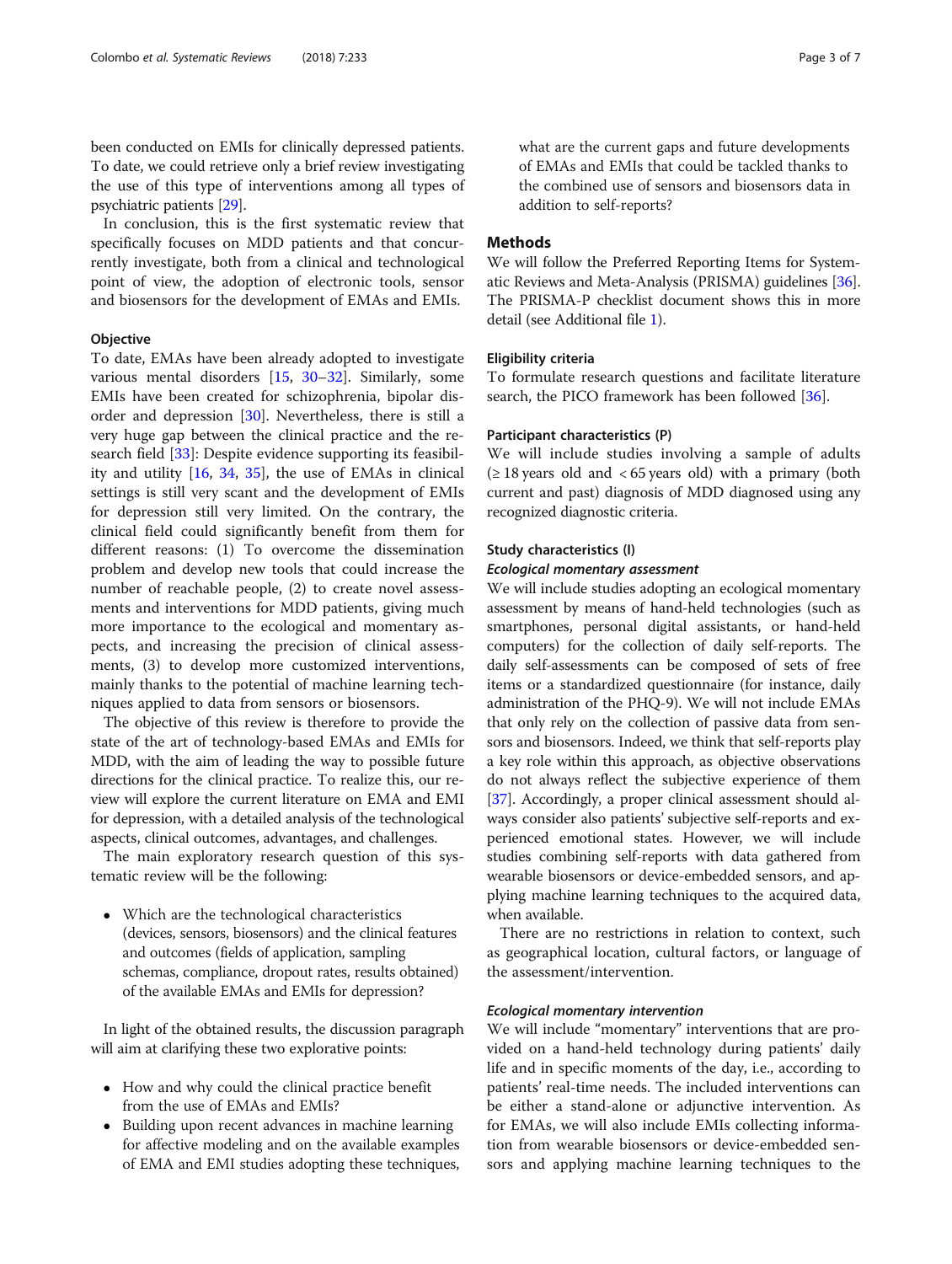acquired data. There are no restrictions in relation to context, such as geographical location, cultural factors, or language of the assessment/intervention.

## Comparators (C)

As we are interested in investigating all attempted developments and applications of EMI and EMA for MDD, there are no restrictions in terms of comparators.

### Outcome measures (O)

As we are interested in the ecological method itself (i.e., technology-based EMAs), we will include studies applying EMAs both for clinical assessments and research purposes. Therefore, there are no restrictions with regard to outcome measures. We will focus both on technological aspects (type of device, adoption of sensors or biosensors, and addition to self-reports) and clinical outcomes (investigated variables, compliance, dropout).

The primary outcome measure will be clinical improvement, defined as the reduction of depressive symptoms at the end of the proposed intervention. If available, the following secondary outcome measures will also be considered: compliance and dropout rates.

### Type of studies

We will include only English papers and articles that have an available full-text. Moreover, we will exclude the following types of manuscripts: conference papers, reviews, notes, case reports, letters to the editor, editor's notes, extended abstracts, proceedings, patents, editorials, and other editorial materials. There are no limitations with respect to the design of assessment and intervention studies to be eligible for inclusion; therefore, also non-randomized controlled trials will be considered.

## Searching and selection process

A preliminary literature search in PubMed was performed using key terms related to MDD and EMA/EMI. The retrieved articles were used to identify further keywords and build an adequate search string.

### Search strategy

According to the preliminary search, we will use the combination of terms listed in Table 1. Medical subject headings (MeSH) or equivalent and text word terms will be used. The search will be performed in the following electronic databases: PubMed and Web of Science (Web of Knowledge). Information sources will not be restricted to a specific time period. We will also search for unpublished or ongoing researches that could be of interest for this review throughout bibliographies of the retrieved studies, and by asking to experts of the field.

## Selection process

To identify and delete duplicates, database search will be imported to a reference management software (Endnote ×8). One author (D.C.) will further screen outcomes manually for other duplicates.

Studies will be independently selected by three authors (D.C., M.S., and J.F.A.). First, the three authors will screen titles and abstracts of the retrieved studies, excluding manuscripts that are not relevant for this systematic review. The reasons for rejection will be annotated. Subsequently, authors will retrieve the full text-copies of the remaining articles and select those meeting the inclusion criteria. Disagreements will be resolved through discussion and consensus, involving a fourth author (C.B.) if necessary. The proportion of agreement will be presented in the final review. The PRISMA template will be used to reproduce the flow chart with details on the selection process [\[38\]](#page-6-0).

### Data extraction

Three authors (C.D., J.F.A., and M.S) will create an Excel data sheet and extract data from the selected studies. Studies will be divided in two categories: EMA studies and EMI studies.

Data extracted from EMA studies will be as follows:

- General: authors, article title, type of publication, year of publication;
- Study characteristics: aim of the study, main variables of interest, type of electronic device, adoption of sensors and biosensors, sampling methods, assessment

Table 1 Search terms to be used in the search strategy

| Concept                   | Search terms                                                                                                                                                                                                                                                                                                                                                                                         |
|---------------------------|------------------------------------------------------------------------------------------------------------------------------------------------------------------------------------------------------------------------------------------------------------------------------------------------------------------------------------------------------------------------------------------------------|
| FMA-FMI                   | EMA, ecological momentary assessment, EMI, ecological momentary intervention, mobile health, mHealth, mobile phone, smartphone,<br>ecological momentary intervention, ESM, experience sampling method, ambulatory assessment, personal digital assistant, ambulatory<br>monitoring, real time data capture, real time monitoring, real time interventions, computer assisted diary, electronic diary |
| Major depressive disorder | Depression, MDD, major depressive disorder, major depression, unipolar depression, emotion dysregulation, affective disorder,<br>mood disorder, depress*, affective symptoms, depressive symptoms                                                                                                                                                                                                    |

ESM experience sampling method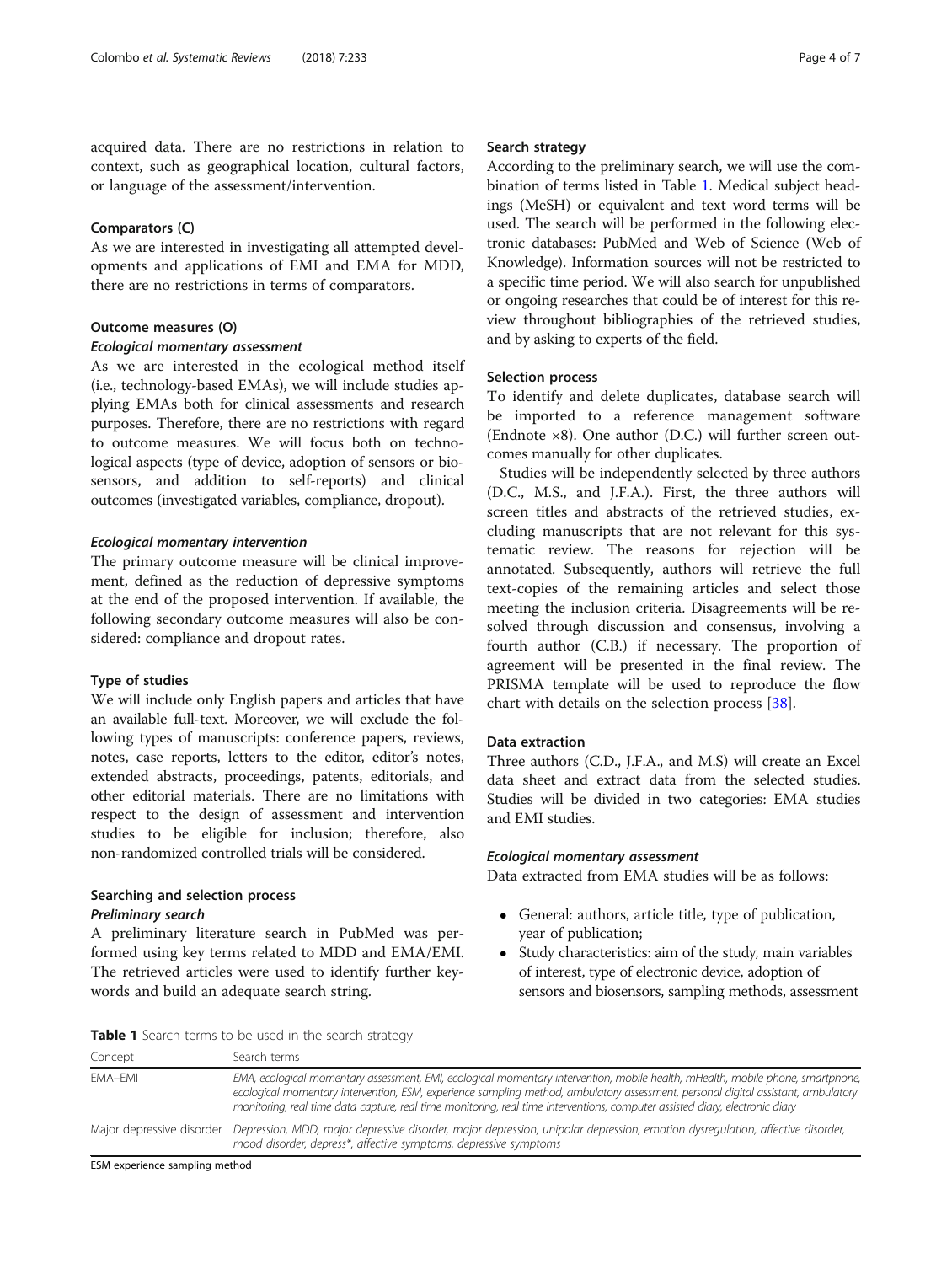duration, and type of data analysis (i.e. use of machine learning techniques);

- Participants: number of participants, type of control group, inclusion/exclusion criteria, dropout rates;
- Outcome measures: unit of measurement, type of measurement, primary outcomes, compliance rates.

Data extracted from EMI studies will be the following:

- General: authors, article title, type of publication, year of publication;
- Study characteristics: aim of the study, type of electronic device, adoption of sensors and biosensors, sampling methods, duration and intensity of the treatment, type of data analysis (i.e., use of machine learning techniques);
- Participant: number of participants, control group, inclusion/exclusion criteria, dropout rates;
- Outcome measures: unit of measurement, type of measurement, successfulness of the intervention, compliance, participants' satisfaction.

Using the aforementioned key items, authors will identify and extract data independently. Subsequently, data will be compared, and any divergence will be solved by discussion, involving a fourth author if necessary (C.B.).

# Quality assessment of the included studies

The first aim of this review will be to describe the available technology-based EMAs for the assessment of MDD and the investigation of its clinical manifestation, taking into consideration both technological issues and fields of application. Therefore, the assessment of methodological bias is not planned for the selected EMA studies. Authors will however analyze results taking into consideration the methodological quality and study designs of the selected studies.

The primary outcome measure will be the efficacy of the proposed intervention. As both randomized and non-randomized controlled trials will be included, the risk of bias will be assessed with the Downs and Black Quality Index [[39\]](#page-6-0), providing both an overall score for study quality and single scores for quality of reporting, internal validity, power, and external validity. Two

reviewers (D.C and J.F.A.) will independently assess the methodological quality of the included studies.

### Data synthesis and result presentation

Two authors (D.C. and J.F.A.) will systematically read the selected studies and analyze the results of each of them. The obtained synthesis will be regularly discussed and shared with the other authors. Results will be summarized in two different tables (Table 2) and better described in a narrative way within the result paragraph that will be divided in two sub-sections: EMA studies and EMI studies.

We will first provide an accurate description of the psychological fields of application of EMA techniques, identifying for each of them the advantages derived from this approach. Subsequently, we will deepen the technological specifications (i.e., type of electronic devices, sensors, biosensors), design features (i.e., sampling schemas, duration, number of prompts), and clinical outcomes (i.e., obtained results, compliance, and dropout rates) for each included study.

We will first provide a description of the currently available EMIs for depression. As for EMA studies, we will focus both on technological (i.e., devices for intervention delivery, sensors, and biosensors) and technical features (i.e., sampling schemas, duration), as well as on clinical outcomes (i.e., content of the intervention, clinical improvement, patients' satisfaction/feedbacks, compliance, and dropout rates). This process will help us to identify the key characteristics of a successful intervention, but also highlight possible pitfalls that could be improved.

As systematic review is an iterative process, this result schema could be redefined as the work progresses.

## **Discussion**

Depression represents an important public health concern, and the development and implementation of new tools is becoming a clinical priority. In that sense, new technologies could lead to the development of innovative assessments with greater ecological validity and higher precision, and to the delivery of more customized interventions to a greater number of people in need. Nevertheless, there still exists a huge gap between the clinical practice and the research field, and the

Table 2 Key items for result tables

|            | Key items                                                                                                                  |
|------------|----------------------------------------------------------------------------------------------------------------------------|
| EMA        | Author(s), Sample(s), Variable(s), Device(s), Sensor(s), Duration, Prompt(s) per day, Sampling Schema, Primary Outcome(s); |
| <b>FMI</b> | Author(s), Name of the intervention, Sample(s), Content of the Intervention, Duration, Sensor(s), Primary Outcome(s).      |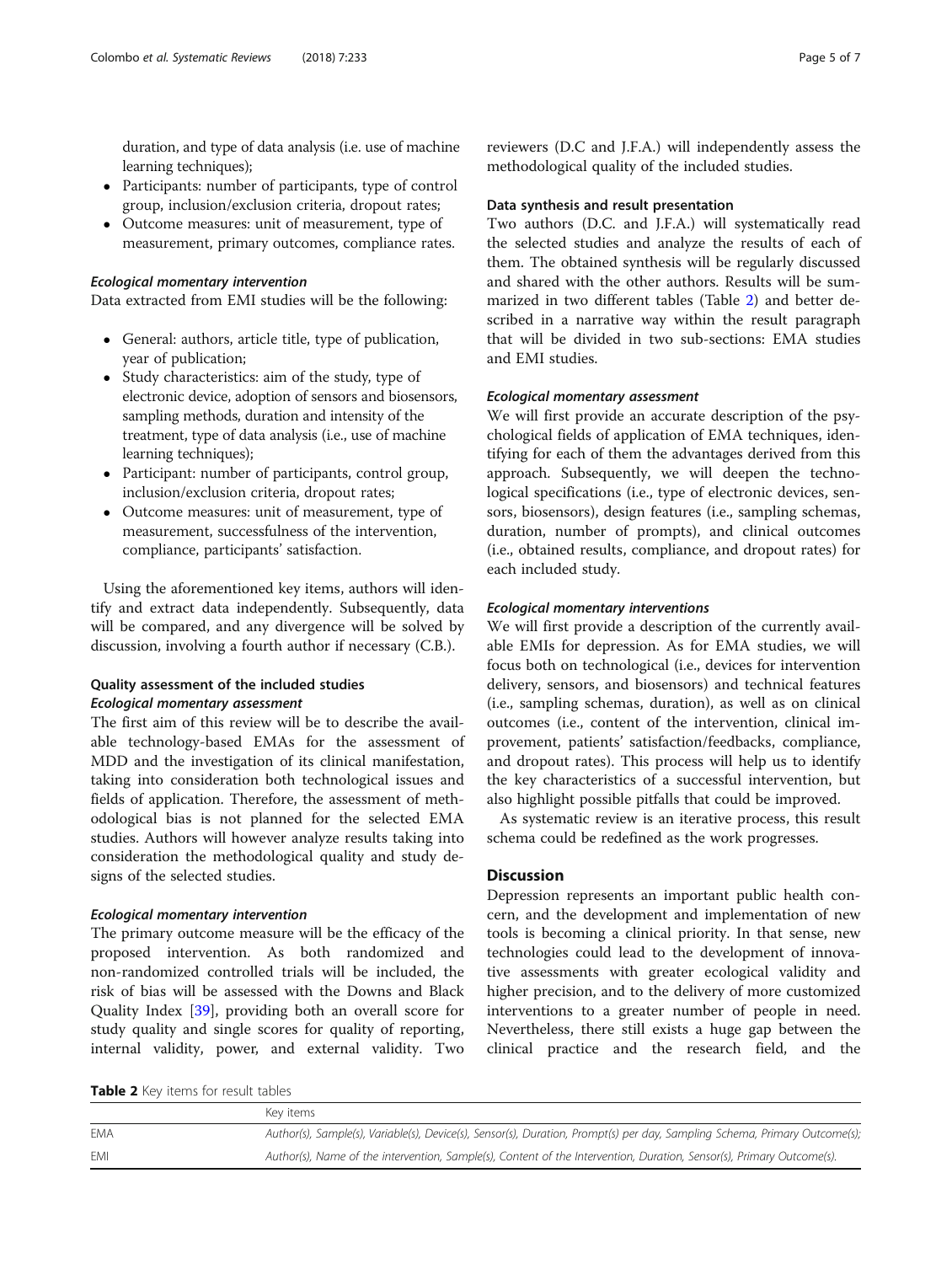<span id="page-5-0"></span>development and use of EMAs and EMIs is mainly confined to laboratory settings.

This systematic review will provide a detailed overview of the state of the art of technology-based EMAs and EMIs for clinically depressed patients. The analysis of both technological, design and clinical aspects will enable us to better identify the advantages and disadvantages of this approach and clarify the research questions opening this review. On the one hand, we will try to identify which clinical fields could actually benefit from the use of technology-based EMAs and EMIs; on the other hand, we will deepen how these tools could be improved. More specifically, we will discuss how the addition of passive data derived from embedded-sensors and wearable biosensors to the traditional self-reports could further foster the potentialities of this approach, and how recent advancements machine learning techniques could fill the current technological gap in EMA and EMI frameworks.

### Additional file

[Additional file 1:](https://doi.org/10.1186/s13643-018-0899-y) PRISMA-P checklist. (DOCX 36 kb)

### Abbreviations

BD: Bipolar disorder; BPD: Borderline personality disorder; EMA: Ecological momentary assessment; EMI: Ecological momentary intervention; ESM: Experience sampling method; ICT: Information and Communication Technologies; MDD: Major depressive disorder

### Acknowledgements

Ministerio de Economía y Competitividad (PSI2014-54172-R), Conselleria de Educación, Cultura y Deporte (PROMETEOII/2013/003).

### Funding

This work is supported by the Marie Curie EF-ST AffecTech Project, approved at call H2020 – MSCA – ITN – 2016 (project reference: 722022).

### Availability of data and materials

All data will be reported in the final published manuscript and in its supplementary information files.

### Authors' contributions

DC and JFA carried out the initial theoretical background for this work. DC, AGP, and CB conceived and designed the systematic review protocol. DC, JFA, MS, and CB consulted on the search strategy and developed the search terms included in the protocol. DC, JFA, and AP drafted the protocol. CB, AGP, PC, MK, and GR helped in revising the protocol critically for important intellectual content. All the authors gave a final read and approved the final manuscript. DC is the guarantor.

### Ethics approval and consent to participate

Not applicable.

### Consent for publication

Not applicable.

### Competing interests

The authors declare that they have no competing interests.

### Publisher's Note

Springer Nature remains neutral with regard to jurisdictional claims in published maps and institutional affiliations.

### Author details

<sup>1</sup>Department of Basic Psychology, Clinic and Psychobiology, Universitat Jaume I, Av. Sos Baynat, s/n, 12071 Castellón, Spain. <sup>2</sup>Applied Technology for Neuro-Psychology Lab, IRCCS Istituto Auxologico Italiano, Via Magnasco, 2, 20149 Milan, Italy. <sup>3</sup>Department of Psychology, Università Cattolica del Sacro Cuore, Largo Gemelli, 1, 20100 Milan, Italy. <sup>4</sup>Department of Computer Science, University of Oxford, Wolfson Building, Parks Rd, Oxford OX1 3QD, UK. <sup>5</sup>CIBER Fisiopatología Obesidad y Nutrición (CIBERobn), Instituto Salud Carlos III, Madrid, Spain.

### Received: 26 March 2018 Accepted: 27 November 2018 Published online: 13 December 2018

### References

- 1. World Health Organization. Depression and other common mental disorders: global health estimates. World Heal Organ. 2017:1–24.
- 2. Evans VC, Iverson GL, Yatham LN, Lam RW. The relationship between neurocognitive and psychosocial functioning in major depressive disorder: a systematic review. J Clin Psychiatry. 2014;75:1359–70. [https://doi.org/10.](https://doi.org/10.4088/JCP.13r08939) [4088/JCP.13r08939.](https://doi.org/10.4088/JCP.13r08939)
- 3. Berlim MT, MPA F. Quality of life and major depression. In: Ritsner MS, Awad AG, editors. Quality of life impairment in schizophrenia, mood and anxiety disorders. Dordrecht: Springer; 2007. p. 241–52.
- 4. Kessler RC, Berglund P, Demler O, Jin R, Koretz D, Merikangas KR, et al. The epidemiology of major depressive disorder: results from the National Comorbidity Survey Replication (NCS-R). JAMA. 2003;289:3095–105. [https://](https://doi.org/10.1097/00132578-200310000-00002.) [doi.org/10.1097/00132578-200310000-00002.](https://doi.org/10.1097/00132578-200310000-00002.)
- 5. Burcusa SL, Iacono WG. Risk for recurrence in depression. Clin Psychol Rev. 2007;27:959–85.
- 6. Greenberg PE, Fournier A-A, Sisitsky T, Pike CT, Kessler RC. The economic burden of adults with major depressive disorder in the United States (2005 and 2010). J Clin Psychiatry. 2015:155–62. [https://doi.org/10.4088/JCP.](https://doi.org/10.4088/JCP.14m09298) [14m09298](https://doi.org/10.4088/JCP.14m09298).
- 7. Shiffman S, Stone AA, Hufford MR. Ecological momentary assessment. Annu Rev Clin Psychol. 2008;4:1–32. [https://doi.org/10.1146/annurev.clinpsy.3.](https://doi.org/10.1146/annurev.clinpsy.3.022806.091415.) [022806.091415.](https://doi.org/10.1146/annurev.clinpsy.3.022806.091415.)
- 8. Ben-Zeev D, Young MA, Madsen JW. Retrospective recall of affect in clinically depressed individuals and controls. Cogn Emot. 2009;23: 1021–40.
- 9. Chamberlain SR, Sakakian BJ. The neuropsychology of mood disorders. Current Psychiatry Reports. 2006;8:458–63.
- 10. Gotlib IH, Joormann J. Cognition and depression: current status and future directions. Annu Rev Clin Psychol. 2010;6:285–312.
- 11. Greenberg MS, Beck a T. Depression versus anxiety: a test of the contentspecificity hypothesis. J Abnorm Psychol. 1989;98:9–13. [https://doi.org/10.](https://doi.org/10.1037/0021-843X.98.1.9) [1037/0021-843X.98.1.9.](https://doi.org/10.1037/0021-843X.98.1.9)
- 12. Neshat-Doost HT, Taghavi MR, Moradi a R, Yule W, Dalgleish T. Memory for emotional trait adjectives in clinically depressed youth. J Abnorm Psychol. 1998;107:642–50.
- 13. Peeters F, Berkhof J, Delespaul P, Rottenberg J, Nicolson NA. Diurnal mood variation in major depressive disorder. Emotion. 2006;6:383–91. [https://doi.](https://doi.org/10.1037/1528-3542.6.3.383) [org/10.1037/1528-3542.6.3.383.](https://doi.org/10.1037/1528-3542.6.3.383)
- 14. Wirz-Justice A. Diurnal variation of depressive symptoms. Dialogues Clin Neurosci. 2008;10:337–43.
- 15. Aan het Rot M, Hogenelst K, Schoevers RA. Mood disorders in everyday life: a systematic review of experience sampling and ecological momentary assessment studies. Clin Psychol Rev. 2012;32:510–23.
- 16. Ebner-Priemer UW, Trull TJ. Ecological momentary assessment of mood disorders and mood dysregulation. Psychol Assess. 2009;21:463–75. [https://](https://doi.org/10.1037/a0017075) [doi.org/10.1037/a0017075](https://doi.org/10.1037/a0017075).
- 17. Csikszentmihalyi M, Larson R. Validity and Reliability of the experiencesampling method. J Nerv Ment Dis. 1987;175:526–36. [https://doi.org/10.](https://doi.org/10.1017/CBO9780511663246.) [1017/CBO9780511663246.](https://doi.org/10.1017/CBO9780511663246.)
- 18. Stone AA, Shiffman S. Ecological momentary assessment (EMA) in behavorial medicine. Ann Behav Med. 1994;16:199–202.
- 19. Verbrugge LM. Health diaries. Med Care. 1980;18:73–95. [https://doi.org/10.](https://doi.org/10.1097/00005650-198001000-00006) [1097/00005650-198001000-00006](https://doi.org/10.1097/00005650-198001000-00006).
- 20. Van de Ven P, O'Brien H, Henriques R, Klein M, Msetfi R, Nelson J, et al. ULTEMAT: a mobile framework for smart ecological momentary assessments and interventions. Internet Interv. 2017;9:74–81.